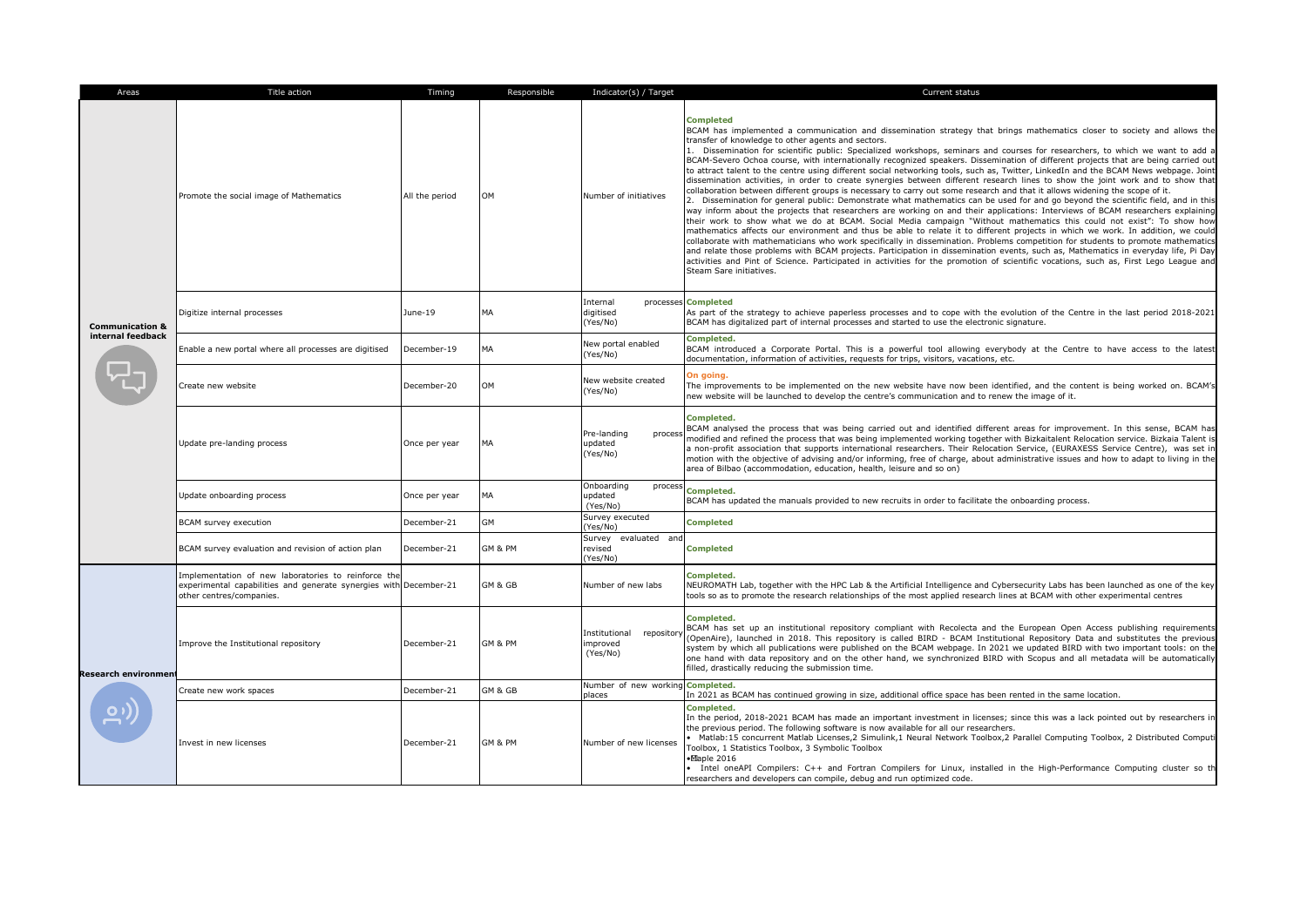| <b>Carrer development</b>                                                       | Work-life balance measures                                                          | December-21    | GM & SD   | Work-life<br>balance<br>measures updated<br>(Yes/No)                                                                             | Completed.<br>BCAM has updated the work-life balance measures in order to improve the reconciliation of personal, work and family life, thus<br>boosting productivity and providing more time for family life. Actions to improve work-life balance/productivity have been flexible<br>working hours and teleworking.                                                                                                                                                                                                                                                                                                                                                                                                                                                                                                                                                                                                                                                |
|---------------------------------------------------------------------------------|-------------------------------------------------------------------------------------|----------------|-----------|----------------------------------------------------------------------------------------------------------------------------------|----------------------------------------------------------------------------------------------------------------------------------------------------------------------------------------------------------------------------------------------------------------------------------------------------------------------------------------------------------------------------------------------------------------------------------------------------------------------------------------------------------------------------------------------------------------------------------------------------------------------------------------------------------------------------------------------------------------------------------------------------------------------------------------------------------------------------------------------------------------------------------------------------------------------------------------------------------------------|
|                                                                                 | Create new internal committees to grapple with the December-20<br>significant needs |                | GM & GB   | New internal committee:<br>created<br>(Yes/No)                                                                                   | Completed.<br>As part of this evolution, several of the Centre's researchers contribute to its management in coordination with the Scientific<br>Director and the administrative staff, to grapple with the significant needs that the multi-fold agenda of the centre imposes. In<br>particular, we have set up the following internal committees:<br>PhD Committee: Prof. Zarnescu (Ikerbasque Professor) and Prof. Vega (Scientific Director) are in charge to the PhD project thes<br>follow-up process. In 2021, additionally, a PhD representative has been designated so as to ease the communication with and<br>among the PhD students.<br>Ikerbasque pre-selection committee formed by the Ikerbasque Professors: Prof. Akhmatskaya, Prof. Bobadilla and Prof. Rodrigue<br>and the UPV/EHU professors: Prof. Lozano and Prof. Vega (Scientific Director), the aim is to pre-select the potential Ikerbasque<br>applicants for Fellows and Professor calls. |
|                                                                                 | Update the "Health and Safety at work" policies                                     | Once per year  | GM        | Policies updated<br>(Yes/No)                                                                                                     | Completed.<br>Due to the COVID-19 restrictions, BCAM has adapted the centre to the new required health security measures and has updated the<br>"Health and Safety work" accordingly.                                                                                                                                                                                                                                                                                                                                                                                                                                                                                                                                                                                                                                                                                                                                                                                |
|                                                                                 | Implement the equality plan for the period 2019-2021                                | December-21    | MA        | Number of initiatives                                                                                                            | Completed.<br>In 2018, BCAM conducted a complex analysis and diagnosis on this matter and drafted an Equality Plan for the period 2019-2021.<br>For that, in accordance with Organic Law 3/2007, of March 22, for the effective equality of women and men, and the obligation of<br>companies to respect equal treatment and opportunities in the workplace and the duty to adopt measures aimed at avoiding any<br>type of discrimination between women and men, BCAM created an Equality Commission to ensure the implementation, monitoring<br>and evaluation of the activities included in the Equality Plan.                                                                                                                                                                                                                                                                                                                                                    |
|                                                                                 | Strengthen the BCAM Career Development Plan                                         | July-2018      | GM & SD   | Career<br>Development<br>Plan Strengthened<br>(Yes/No)                                                                           | Completed.<br>The career development plan has been adapted to new available potential positions.                                                                                                                                                                                                                                                                                                                                                                                                                                                                                                                                                                                                                                                                                                                                                                                                                                                                     |
| <b>Team building &amp;</b><br>Leadership<br>0 <sub>0</sub><br><b>AAO</b><br>uпп | Participate in socio-cultural activities                                            | all the period | MА        | Number of activities                                                                                                             | Completed.<br>BCAM colaborate with Bizkaia Talent that plans several recreational activities which let them know the Basque environment 8<br>culture, have a good time, and establish relationships between new comers and those ones who stay longer, as well as from other<br>sectors and organisations, but always sharing common interests.                                                                                                                                                                                                                                                                                                                                                                                                                                                                                                                                                                                                                      |
|                                                                                 | Define an explicit Mentorship Programme                                             | June-18        | <b>SD</b> | Mentorship<br>defined<br>(Yes/No)                                                                                                | Completed.<br>program In 2021, BCAM has decided to start a Mentoring Program whose aim is to support the young researchers in their research career and<br>to solve problems motivated by cultural change and scientific experience. The Mentoring Program has revealed to be helpful to<br>reduce anxiety, improve academic performance and increase career satisfaction. Moreover, it also facilitates an easy adaptation into<br>the different professional roles.                                                                                                                                                                                                                                                                                                                                                                                                                                                                                                |
|                                                                                 | Implement the Mentorhip Program (define mentors,<br>responsibilities)               | December-2021  | GM & PM   | Mentorship<br>program<br>implemented<br>(Yes/No)                                                                                 | Completed.<br>This first year, the Mentors will be experienced researchers (at least 5 years of experience) working at BCAM, and Mentees will be<br>PhD Students or researches with a PhD after 2015. Both Mentors and Mentees will be provided with all the tools to carry it out and<br>will be able to develop both personal and professional skills.                                                                                                                                                                                                                                                                                                                                                                                                                                                                                                                                                                                                             |
|                                                                                 | Evaluate the Mentorship Programme                                                   | Once per year  | PM        | Mentorship<br>program<br>evaluated<br>(Yes/No)                                                                                   | Delayed.<br>Delayed to December 2022, after one year has passed since the implementation of the programme.                                                                                                                                                                                                                                                                                                                                                                                                                                                                                                                                                                                                                                                                                                                                                                                                                                                           |
|                                                                                 | Recommendations/guidelines to PIs about supervision<br>duties                       | Once per year  | PМ        | of<br>Preparation<br>document which defines<br>the<br>recommendations<br>and guidelines about<br>supervision duties.<br>(Yes/No) | Delayed.<br>Delayed to June 2022 due to lack of resourses.                                                                                                                                                                                                                                                                                                                                                                                                                                                                                                                                                                                                                                                                                                                                                                                                                                                                                                           |